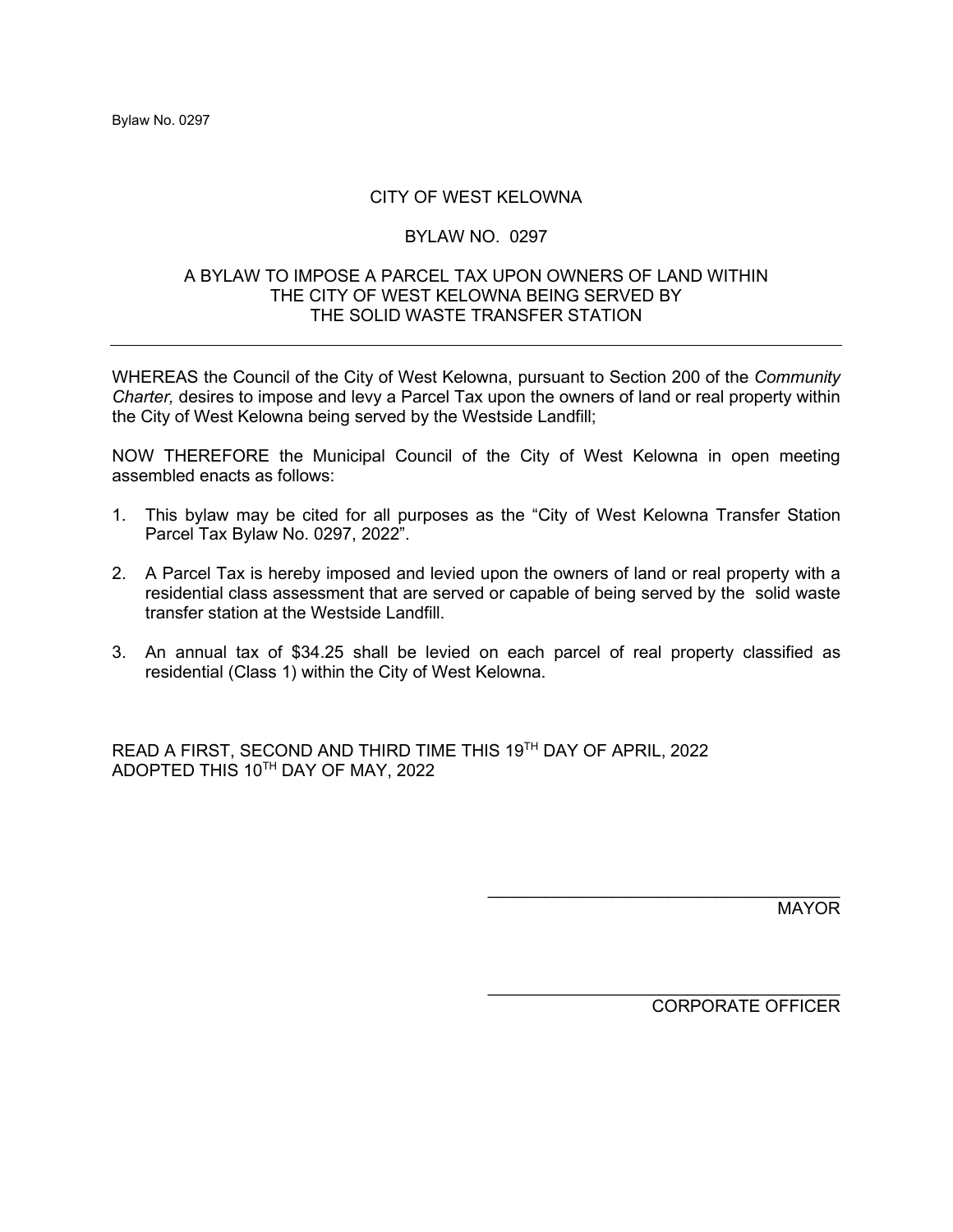# **2022 YEAR OVER YEAR CHANGES**

### **APPENDIX H**

| 030 - Regional Rescue Service                                                              | 231,381   | 8.90%    |
|--------------------------------------------------------------------------------------------|-----------|----------|
| * Additional Search and Rescue training                                                    |           |          |
| * Addition of increased admin support via a portion of a new Emergency Manager,            |           |          |
| Financial Analyst and Emergency Support Services support person.                           |           |          |
| <b>Solid Waste Management</b>                                                              | S's       | %        |
|                                                                                            | 51,751    | 3.96%    |
| 092 - Westside Waste Disposal                                                              |           |          |
| * Block wall assessment and earthworks - repairing retaining walls within transfer station |           |          |
| 094 - Waste Reduction                                                                      | 329,247   | 18.02%   |
| * Increased wages and benefits associated with two new waste ambassadors                   |           |          |
| * Increase to communication education program associated with RecycleCoach app and         |           |          |
| single use plastic                                                                         |           |          |
| * Increase for feasibilty and prepilot analysis for curbside organics                      |           |          |
| * Increase to garbage cart purchase offset by partner revenue                              |           |          |
| * Okanagan reuses - return of event post COVID                                             |           |          |
|                                                                                            | (93, 156) | (14.37%) |
| 095 - Solid Waste Collection                                                               |           |          |
| * Reduced budgeted transfer to Operating Reserve as reserve has reached optimal level      |           |          |
| <b>COMMUNITY SERVICES</b>                                                                  |           |          |
| <b>Inspection Services</b>                                                                 | Ś's       | %        |
| 044 - Building Inspection                                                                  | 79,773    | 16.75%   |
| * Contracted services for Step Code implementation                                         |           |          |
| * Increased wages and benefits including a portion of a new Planning & Development         |           |          |
| Services Manager (partially funded by UBCM grant for two years)                            |           |          |
| <b>Planning Services</b>                                                                   | S's       | %        |
|                                                                                            | 302,934   | 36.14%   |
| 110 - Regional Planning                                                                    |           |          |
| * Development Approvals Strategy fully funded by \$163K UBCM grant                         |           |          |
| * Increased wages and benefits related to portions of Planning and Development             |           |          |
| Manager and Development Services Clerk as well as decreased surplus revenue.               |           |          |
| * Regional Agricultural Strategy                                                           |           |          |
| 111 - Electoral Area Planning                                                              | 17,942    | 3.55%    |
| * Increased costs for contracted services for planning consultant                          |           |          |